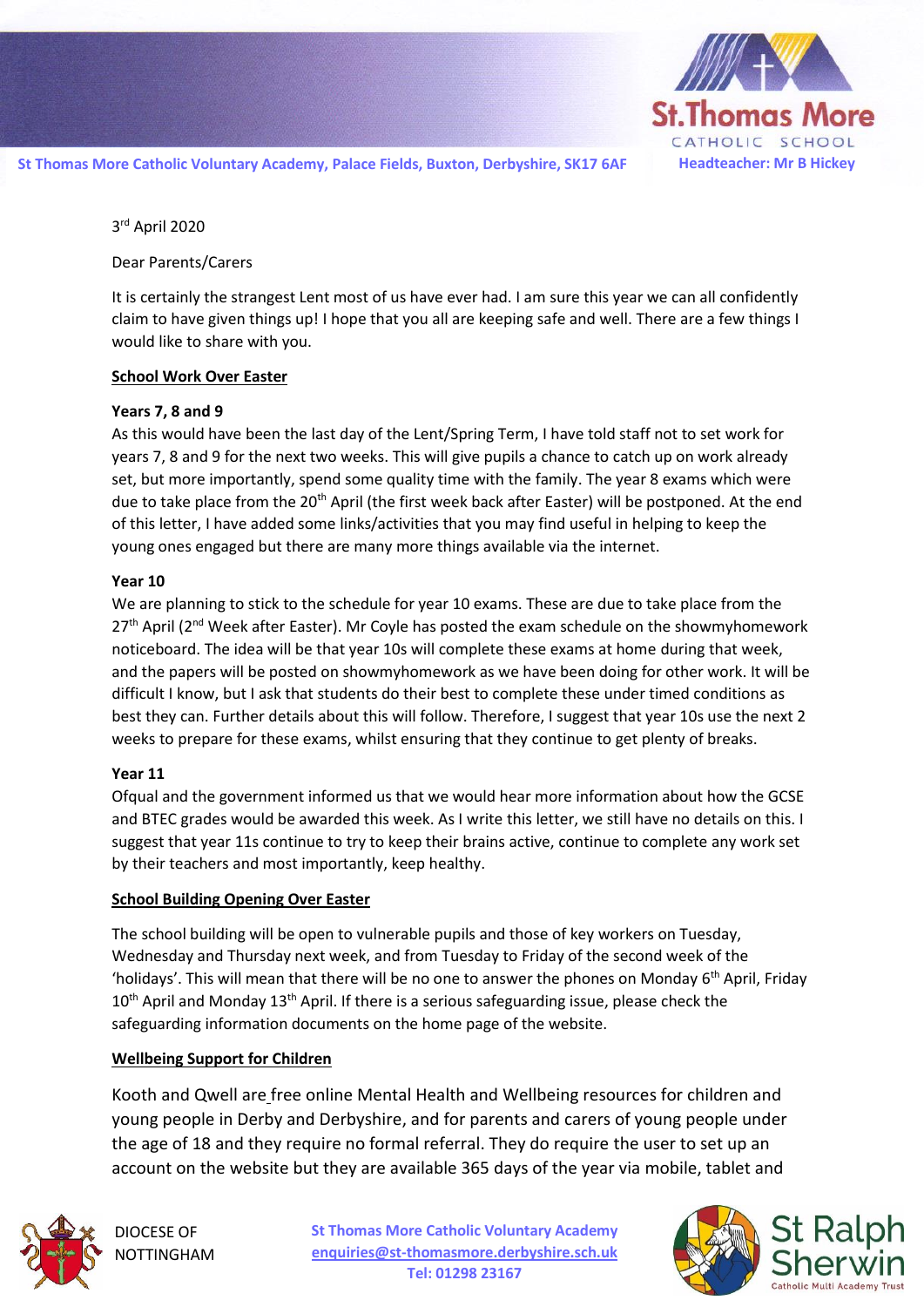desktop devices from 12 noon to 10pm Monday - Friday and 6pm -10pm at weekends. The services provide access to accredited counselling support, peer support via online forums and relevant articles detailing a variety of topics. To sign up, just visit [www.kooth.com/](http://www.kooth.com/) for young people and [www.qwell.io/](http://www.qwell.io/) for parents and carers.

### **Safeguarding**

Just a reminder to keep safe online. Check the information on the home page of the website for help and advice with this.

Please look after yourselves and others. As we enter Holy Week, we should be preparing to celebrate the biggest event in the Christian calendar. I continue to pray for you all during this difficult time. Wishing you all good health and know that God is with us.

God Bless.

Mr B Hickey Headteacher



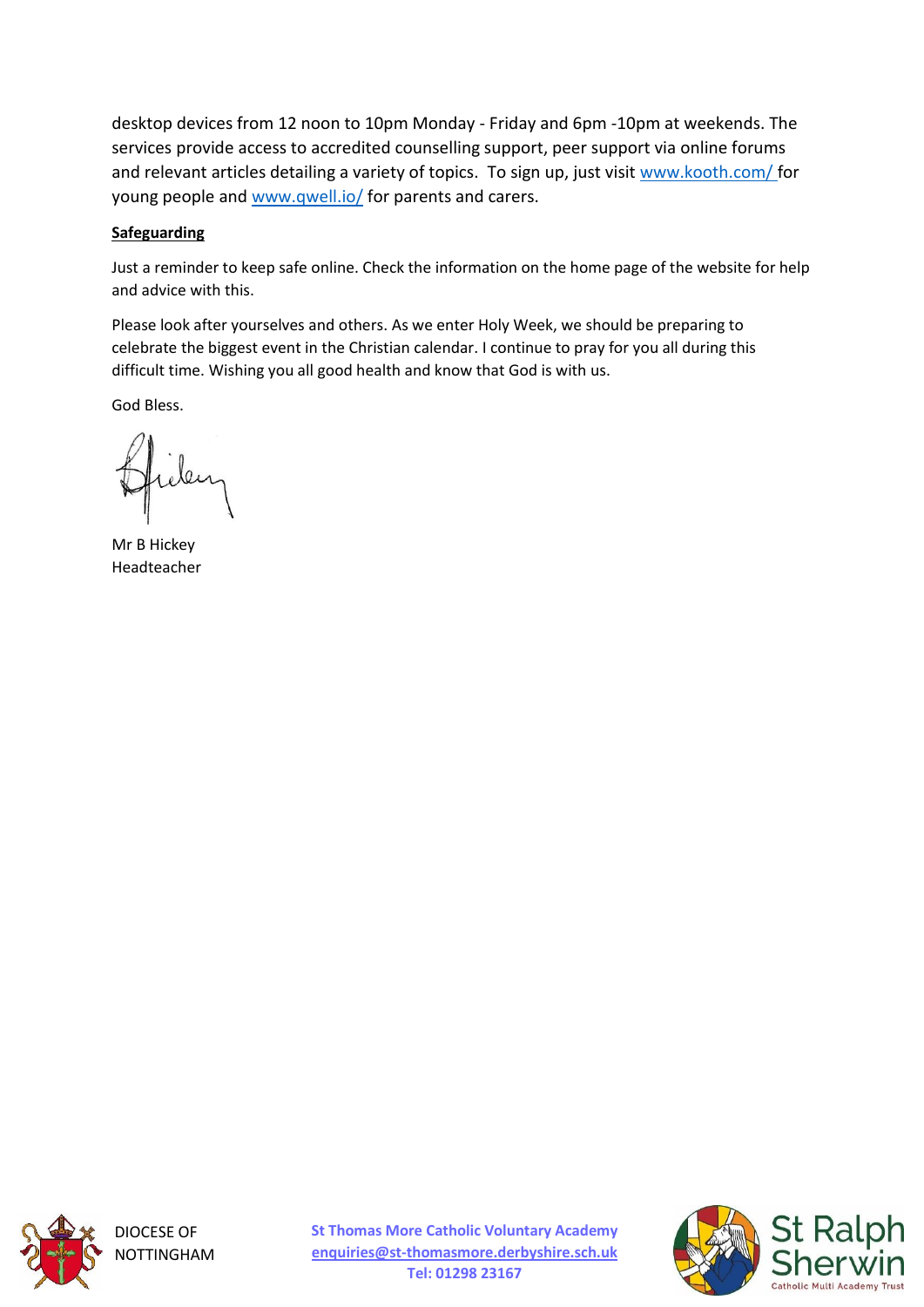## **Free Online Classes for Children:**

The following free online classes are available to help keep children at home engaged and active:

**NDCYS –** Streamed Monday mornings at 9.30

Please [tune into this](https://www.youtube.com/channel/UCP-_eQ-lNxAhDYRhy8KdP8Q) in schools and encourage your pupils at home to do the same.

### **PE with Joe Wicks** - Streamed at 9am, daily

Fitness guru The Body Coach is leading a 30-minute livestream [on his YouTube channel](https://www.youtube.com/watch?v=Rz0go1pTda8&list=PLyCLoPd4VxBvQafyve889qVcPxYEjdSTl) every morning with workouts created specifically for kids. Kick off your day with some exercise and keep your energy levels up!

## **Geography & Environmental Studies with Steve Backshall** - Streamed at 9.30am, every Wednesday

Bring the wild into your living room with naturalist and TV presenter Steve Backshall! He'll be answering all of your burning questions about animals, conservation and the environment with his live Q&A broadcast across [Facebook](https://www.facebook.com/stevebackshallofficial) and [YouTube.](https://www.youtube.com/channel/UCm-URP49TgSgyIU1rgh2m7A/?fbclid=IwAR3FxuWWE7gtQN7YSNhHOYE8i10YI3ng11ig2kYqqRZn2ylTiEXtDLggL9s)

## **Maths with Carol Vorderman** - Access anytime

Legendary Countdown alumnus and mathematician Carol Vorderman has opened up her incredible maths website [The Maths Factor](https://www.themathsfactor.com/subscribe/) to the public, giving free access to 4-12 year olds until they go back to school.

### **Science with Maddie Moate and Greg Foot** - Streamed at 11am, daily

[Join Maddie Moate from CBeebies' Do You Know](https://www.youtube.com/maddiemoate) every day for a science lesson with a twist, all from the comfort of your own home! Let's Go Live features quirky garden activities, craft ideas and plenty of fun facts to keep little brains busy.

## **Dance with Oti Mabuse** - Streamed at 11.30am, daily

Oti Mabuse is bringing some Strictly magic to your living room every morning with her [free daily livestreams](https://www.youtube.com/channel/UC58aowNEXHHnflR_5YTtP4g) where she and Marius Lepure will be teaching you how to dance like a pro in just half an hour. Each day has a different theme - so far there's been Mary Poppins, Trolls and even Shrek!

## **English with David Walliams** - Released at 11am, daily

Bestselling children's author and brilliant comedian David Walliams is releasing an audio version of one of his stories [each day on his website at 11am.](https://www.worldofdavidwalliams.com/elevenses/) When you've got a quiet moment during the day, settle down and listen to his hilarious 20-minute storytelling session and escape the world for a bit.

## **Food Tech with Jamie Oliver** - Streamed at 5.30pm, daily

Chef Jamie Oliver is releasing new episodes every day of his [Keep Cooking and Carry On](https://www.channel4.com/programmes/jamie-keep-cooking-and-carry-on/episode-guide) series on Channel 4, focusing on how to make the most of what you've already got in the kitchen. Plus, Jamie's 9-year-old son Buddy has an [entire playlist on YouTube](https://www.youtube.com/playlist?list=PLcpoB2VESJme7lSxXEcXyVtFPsMI78lcL) dedicated to kid-friendly cooking that you can join in with.



DIOCESE OF **OTTINGHAM**